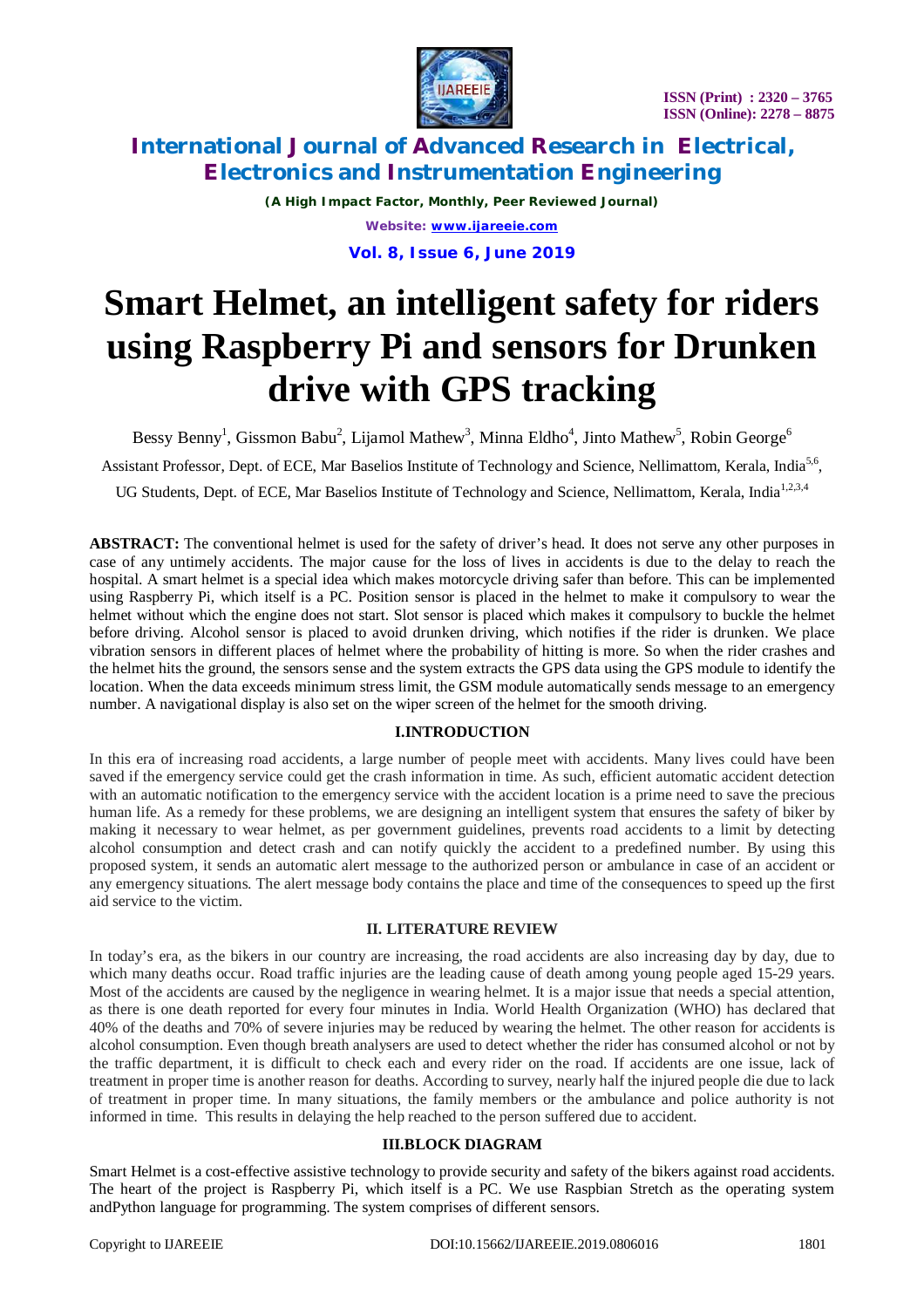

# **International Journal of Advanced Research in Electrical, Electronics and Instrumentation Engineering**

*(A High Impact Factor, Monthly, Peer Reviewed Journal)*

*Website: [www.ijareeie.com](http://www.ijareeie.com)*

#### **Vol. 8, Issue 6, June 2019**



#### **IV. METHODOLOGY**

We design the system which checks three conditions before ignition of the engine. It contains a position sensor which make sure that the rider wear the helmet. If the helmet is not placed over the head, it gives a warning message. After checking the placing of the helmet, it checks whether the helmet is properly buckled using a slot sensor. The alcohol sensor makes sure that the rider is not drunken. The engine can be ignited only if all these conditions are satisfied. If any of the three or all the conditions are violated, then the bike will not start. Before beginning the journey, the source and destination places need to be entered through voice input. After determining the destination, proper directions will be provided to the rider for smooth driving. On the way to the destination, if the rider happens to face an accident, the vibration sensor which is a piezoelectric transducer placed inside the helmet senses it. The main idea of the project is to give information about the accident to the ambulance and family members. So the GPS module extracts the location of the spot and the GSM module send the information about the accident and GPS data to the predefined number.

#### **V. RESULT AND DISCUSSION**

Smart Helmet is a cost-effective assistive technology to provide security and safety of the bikers against road accidents. On the way to the destination, if the rider happens to face an accident, the vibration sensor which is a piezoelectric transducer placed inside the helmet senses it. The main idea of the project is to give information about the accident to the ambulance and family members. So the GPS module extracts the location of the spot and the GSM module send the information about the accident and GPS data to the predefined number.

#### **VI. CONCLUSION AND FUTURE SCOPE**

The main objective of the project is to design a low-cost Smart Helmet. In this era of increasing road accidents, the severities are increased because of the absence of helmet while driving. There is no system available that is capable of identifying alcohol consumption and preventing road accidents. This system is capable of providing security and safety to the bikers against road accidents. The circuit is so designed that the bike won't start without wearing helmet and if the rider is drunken. For effective driving, proper directions are given to the rider with the aid of Google API. In case of any accident, GPS system can globally locate the biker and immediate message will be sent to the family members about the location of accident.